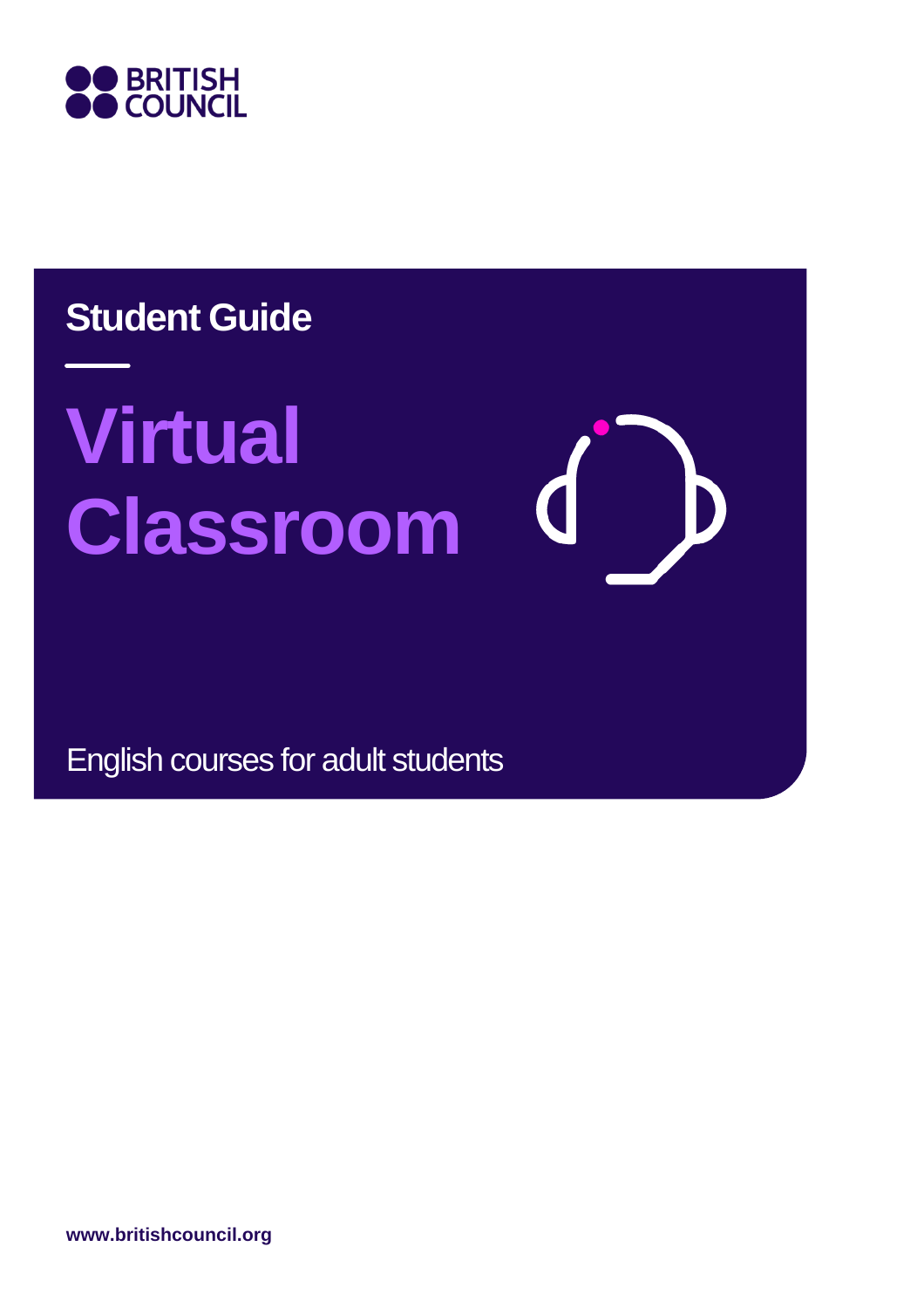# **Virtual Lessons**

Virtual lessons are like any other classroom lessons you attend at the British Council. You will practise your speaking and writing with your teacher and classmates in real time and do lots of pair and group work.

Of course, just like in any other lesson, you will also practise your listening and reading skills, and learn lots of new language.

## **Get ready!**

#### **Be seen and be heard**

In Virtual lessons you need to have a camera in order to participate fully. If you have ever used Skype, FaceTime or any other video calling app, you will know what you need because the experience is very similar. You should also use ear/headphones with a built-in microphone as you will need to speak to the teachers and other students throughout the class.

Test your video and mic before the lesson if you are not sure they work.



#### **Be in a quiet place**

The great advantage of Virtual lessons is that you can choose where you want to study. For the best experience however, you need to make sure you are somewhere where other people will not interrupt you and where noise is not a problem. Being interrupted and constantly on the move can result in a poor learning experience for you, and for the other students.





#### **Be properly connected**

You are going to need a stable internet connection. A poor connection will mean people may find it hard to hear or see you, and for you to see and hear them. This can be frustrating for everyone.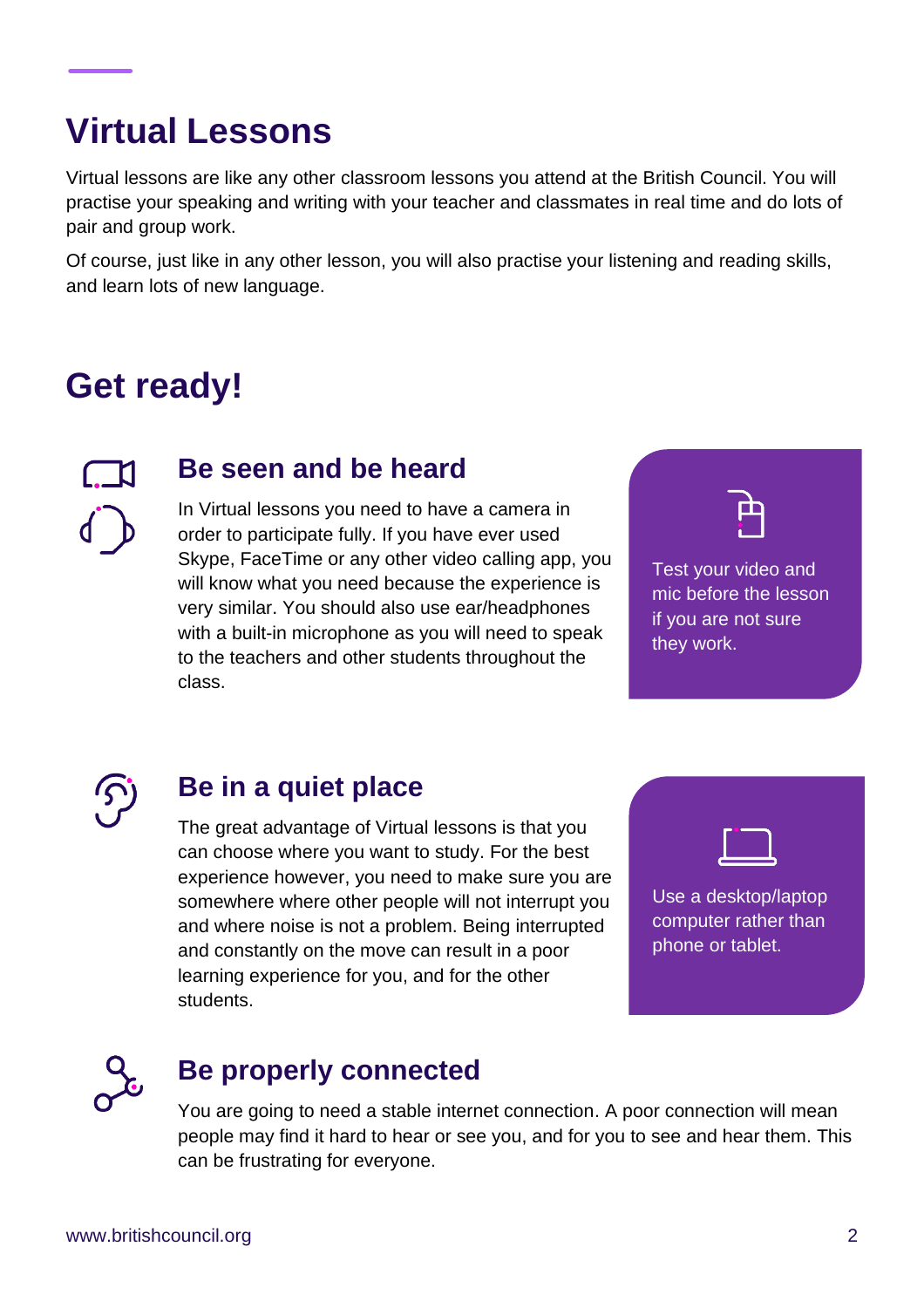# **How it works**

We use **Zoom** for our Virtual classes.

Zoom is a user-friendly web-conferencing software, which has been successfully used in the British Council Teaching centres around the globe.

#### **You will need:**



#### **a laptop or a desktop computer**

Please do not use phones or tablets because some of the functionality required for the Virtual Classroom will not be available.



**a broadband speed internet connection**  Check [Zoom System Requirements](https://support.zoom.us/hc/en-us/articles/201362023-System-Requirements-for-PC-Mac-and-Linux) for Windows, Mac OS and Linux.



**ear/headphones with a built-in or standalone microphone** If you can't hear the teacher or others can't hear you, you may need to test your audio. Watch this video for [how to test audio.](https://support.zoom.us/hc/en-us/articles/201362283-How-Do-I-Join-or-Test-My-Computer-Audio-)



#### **a webcam**

If others can't see you, you may need to test your video. Watch [this video](https://support.zoom.us/hc/en-us/articles/201362313-How-Do-I-Test-My-Video-) for how to check.



#### **the Zoom App**

Always use the Zoom App (it's a very quick download) and not the browser version.



Although there is in-lesson support, to get the best experience from your Virtual lessons, it is a good idea to become familiar with the Zoom software. Watch the [Zoom video](https://support.zoom.us/hc/en-us/articles/206618765-Zoom-Video-Tutorials) tutorials.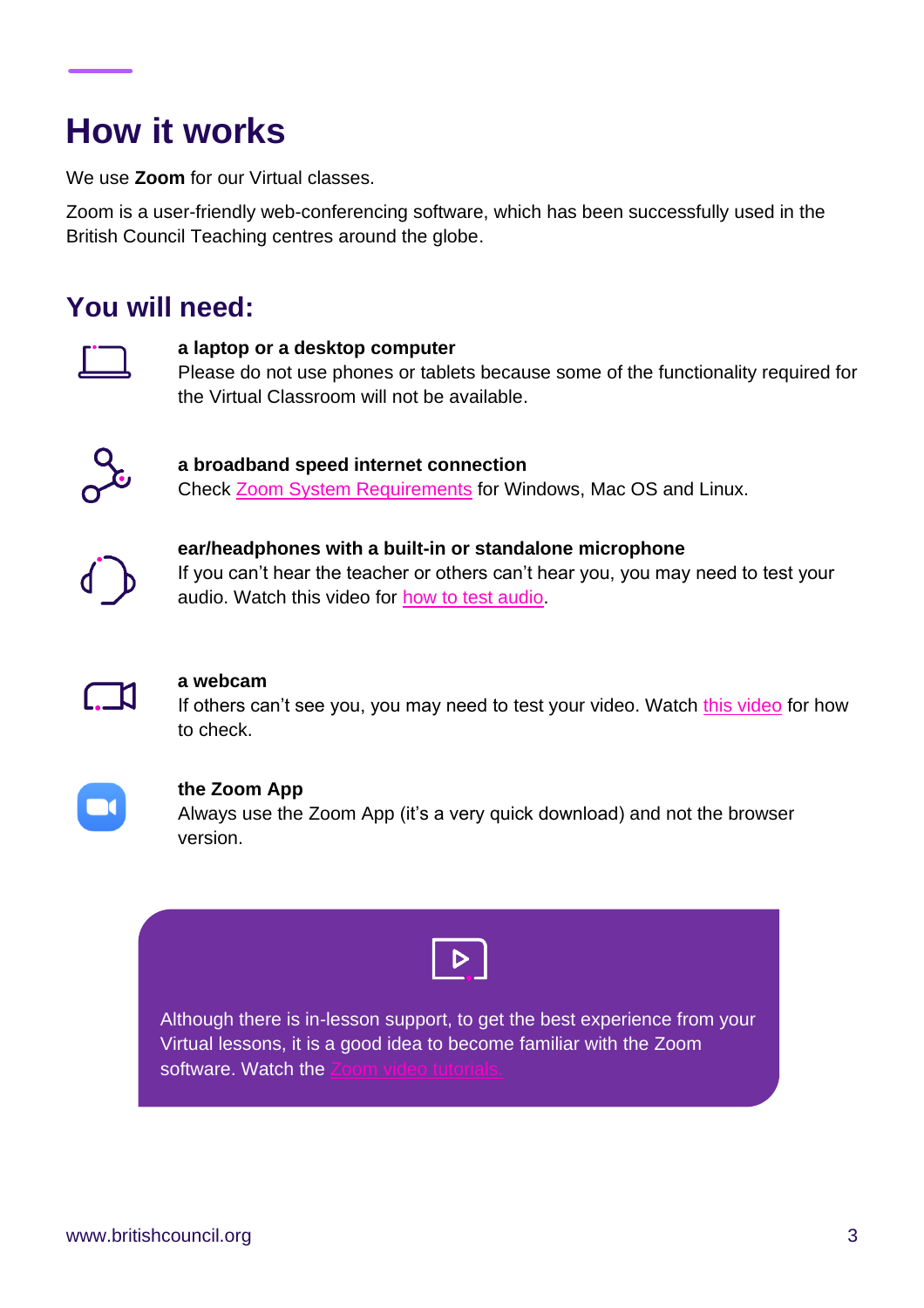### **How to join a Virtual Lesson:**



Open the **Zoom app.**



**Click "Join Meeting"** and enter the **Meeting ID** and then **Passcode** that you received from British Council.



Select **Join Audio by Computer.**

#### **Don't log off during breaks**

Just switch off your camera and microphone.



#### **Top tips**

| بر   | ⌒                  |                     |                     | $\cdots$ |               | Ø.           |  |
|------|--------------------|---------------------|---------------------|----------|---------------|--------------|--|
| Mute | <b>Start Video</b> | <b>Participants</b> | <b>Share Screen</b> | Chat     | <b>Record</b> | Ask for Help |  |

#### **Using Chat**

Use the **'Chat'** facility to ask questions or make comments.

#### **Breakout Rooms**

**Breakout Rooms** allow you to work in groups or pairs. The teacher will split you into Breakout Rooms where you will complete your tasks in pairs or groups.

The teacher will join your Breakout Rooms to monitor you, correct your errors and give you feedback.

If you need help, click on **Ask for Help** button in the bottom menu bar and the teacher will join your Breakout Room.